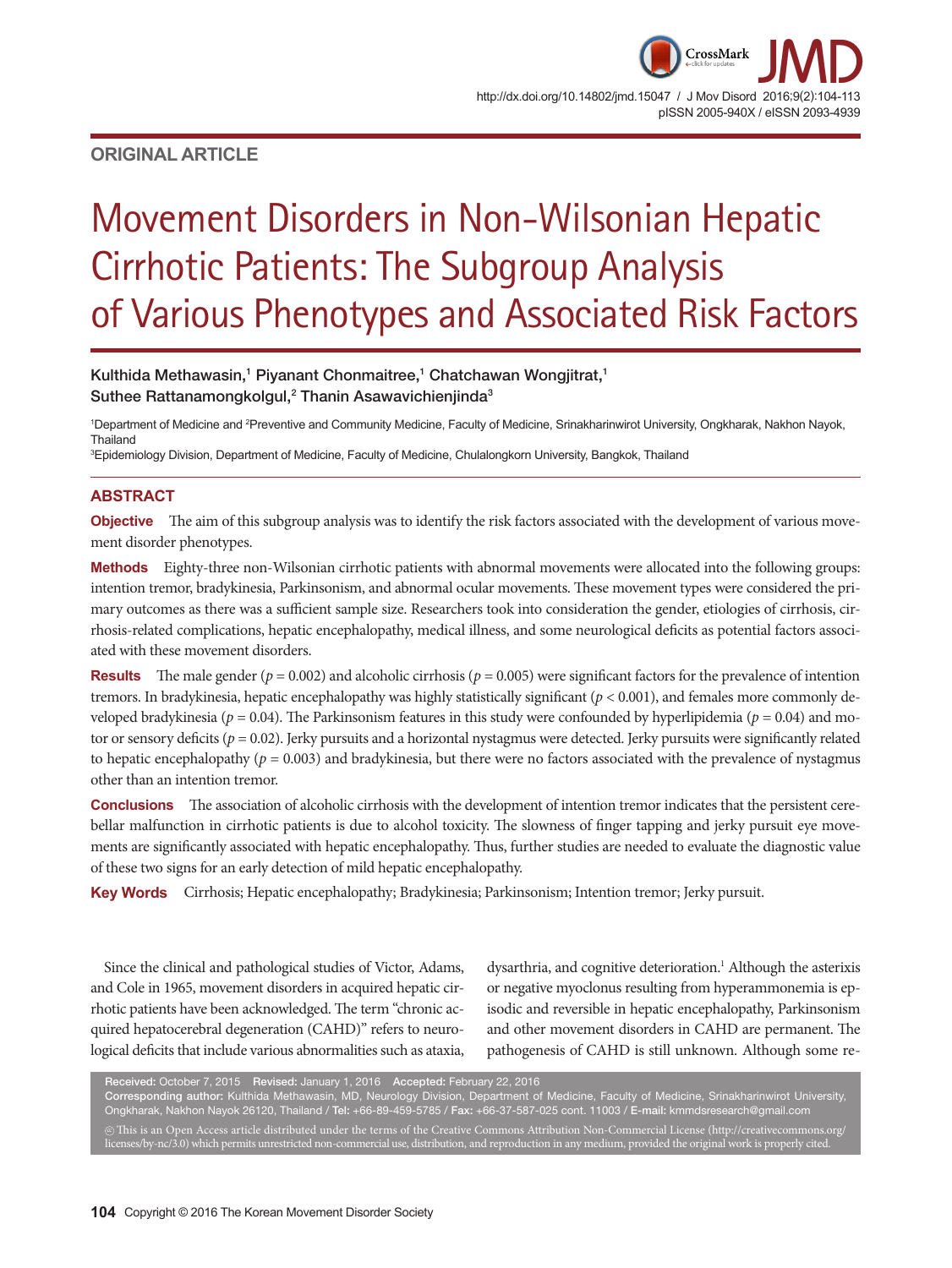searchers have proposed that CAHD might be associated with an extensive portosystemic shunt, there are some reports of patients presenting with neurological deficits who do not have hepatic signs.2 A pathological case reported in 1970 revealed degenerative processes that involved the basal ganglia, cerebral cortex, white matter, brainstem, and cerebellum.3 This finding explains various neurological manifestations and movement disorders found in patients with CAHD.

Other abnormal movements related to CAHD include hemiballism,<sup>4</sup> extraocular muscle dystonia,<sup>5</sup> orofacial dyskinesia,<sup>6</sup> and tremors that can be intentional, postural, or rest tremors.<sup>1</sup> However, tremors, ataxia and other movement disorders in chronic liver disease are also influenced by many factors such as alcohol,<sup>7</sup> medications,<sup>4</sup> and metabolic imbalances.<sup>8</sup> Furthermore, there is one case report of recurrent neurological deficits and Parkinsonism in a cirrhotic patient following liver transplantation.<sup>9</sup> All these factors bring into question other etiologies that may contribute to the prevalence of various movement disorder phenotypes. If these etiologies are reversible, patients can benefit from early diagnosis, treatment, and prevention. This event is especially true for some conditions that are associated with hepatic encephalopathy. This report aims to reveal the details of each of the movement disorder phenotypes and to determine the possible related factors.

# **MATERIALS & METHODS**

## **Study population**

The Ethical Committee of the Faculty of Medicine, Srinakharinwirot University approved the research proposal, the data recording, consent forms, and the patients' information. This study included 143 volunteers (99 men, 44 women) who were diagnosed with non-Wilsonian hepatic cirrhosis using the inclusion criteria as classified in the first report. Two gastroenterologists collected personal data, the patients' medical histories, the etiologies of cirrhosis, and the information on medical comorbidities. Upper abdominal ultrasonography or computed tomography (CT) scans of the abdomen were used to confirm hepatic cirrhosis. Liver biopsies were investigated in cases with suspicious hepatic malignancies. A neurologist performed the neurological and movement disorder examinations. All subjects

had normal consciousness and did not have lifethreatening conditions. Eighty-three volunteers presenting with various movement disorders were categorized and preselected for a subgroup analysis as illustrated in Figure 1.

#### **Outcomes**

#### **Movement disorders and neurological deficits**

Asterixis, postural tremor, intention tremor, Parkinsonism, bradykinesia, dystonia, abnormal ocular movements, and an unsteady gait were all movement disorder phenotypes detected in this study. Only the group of patients with intention tremor, bradykinesia, Parkinsonism, and abnormal ocular movements had a sample size large enough (*n* > 10) to be included in the subgroup analysis. The intention tremor was characterized as a mild action tremor. It presented while performing the finger-to-nose test. The tremor was evident when the index finger approached the target without pointing beyond the target. Patients with bradykinesia in the subgroup analysis were determined to be those with a certain degree of sluggish manual dexterity (finger tapping, hand closing and opening, and rapid alternation) and/or leg agility without the presence of cogwheel rigidity. The slowness of finger tapping had a delayed onset without a decrease in the tapping width. Due to the lack of a measuring instrument to identify the rate or frequency of hand movements, the researcher assessed the slowness of finger tapping in the patients by comparing them with the finger tapping in healthy subjects. To diagnose Parkinsonism, patients were required to present with at least two of the following signs: resting tremor, rigidity, bradykinesia and postural instability. We also used the Unified Parkinson's Disease Rating Scale (UPDRS), part three, to estimate the severity of Parkinsonism. Abnormal ocular movements were divided into a group with nystagmus and a group with jerky pursuit. Hyposmia is the neurological deficit that theoretically yields a significant association with idiopathic Parkinson's disease. To screen for hyposmia in this study, we used two tubes containing coffee and soap as objects for the smelling test. The nostrils of the volunteers were examined, and patients were asked to close their eyes and describe the odor. There were some cases with impaired smelling function, and the researchers analyzed its relationship to Parkinsonism.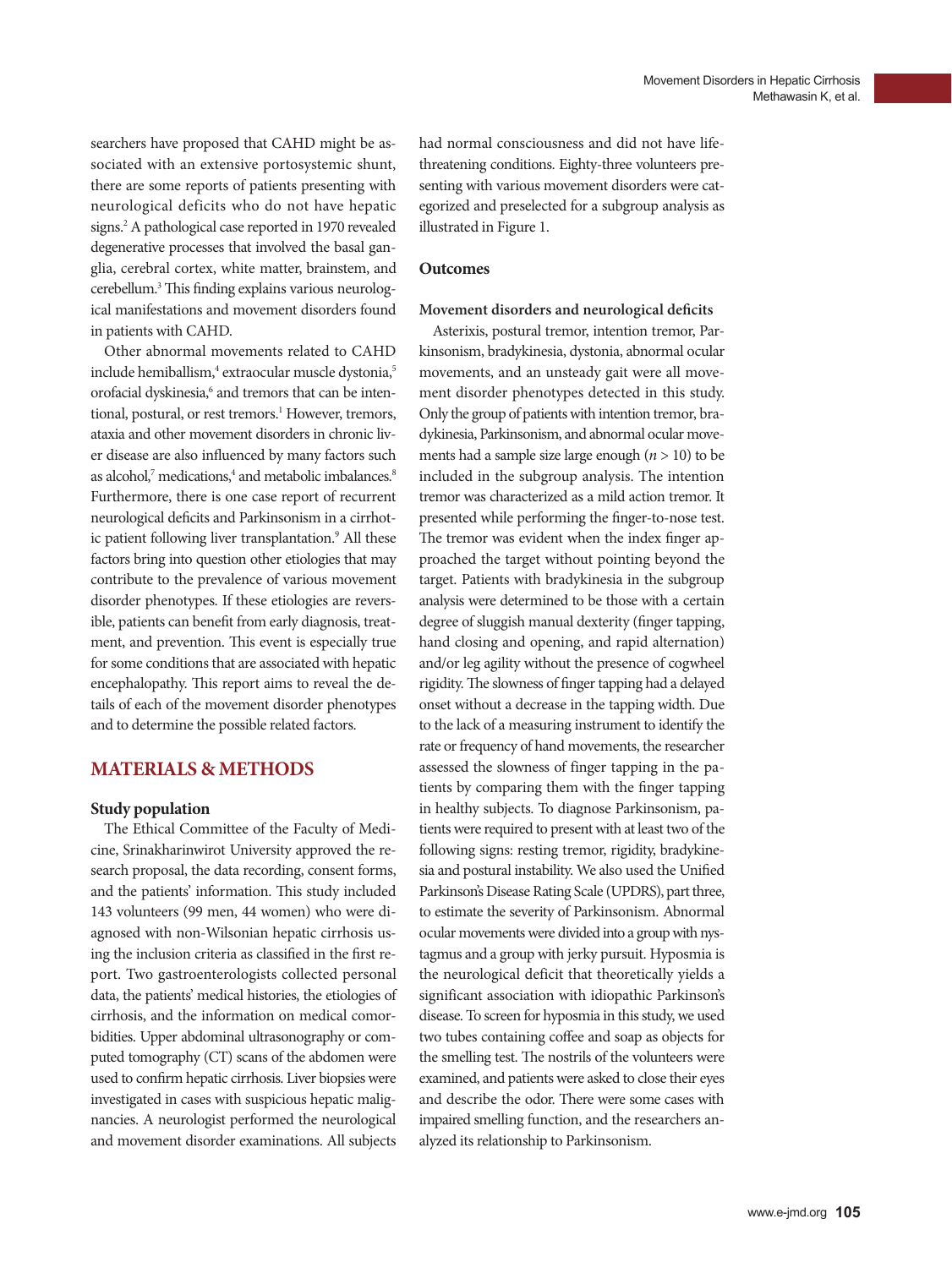



**Figure 1.** The flow chart illustrates the research process and the numbers of non-Wilsonian cirrhotic patients who presented with each movement disorder phenotype. Intention tremor, bradykinesia, Parkinsonism and abnormal ocular movement groups were included in the subgroup analysis.

## **Independent variables and confounders**

# **General data, cirrhosis, and other medical illnesses**

Gender was one of the independent variables. The age range of the subjects was 37–70 years of age. Researchers divided the subjects into three groups of 37–49, 50–59, and 60–70 years of age. Hepatitis B virus, hepatitis C virus, alcoholism, non-alcoholic steatohepatitis (NASH), cryptogenic, and combined causes of cirrhosis were considered to be potentially independent variables. Patients who had at least two risk factors for the development of cirrhosis were considered to have combined causes of cirrhosis. For example, one patient had hepatitis B and hepatitis C, and another patient had hepatitis C and alcoholic cirrhosis. Non-neurological complications such as portal hypertension and hepatocellular carcinoma were considered as variables that could be associated with the prevalence of movement disorders. The Child-Turcotte-Pugh (CTP) score of each patient was accessed and recorded. Other medical illnesses that may play a role in the presence of neurological deficits and/or movement disorders such as diabetes mellitus (DM), hypertension, hyperlipidemia, a prior history of cerebrovascular disease, impairment of renal function, and coronary artery disease were regarded as confounding factors. The history of alcohol consumption was one of the confounders that could result in some movement disorders. This variable was used to describe volunteers who continued to drink a different volume of alcohol and those who had stopped drinking.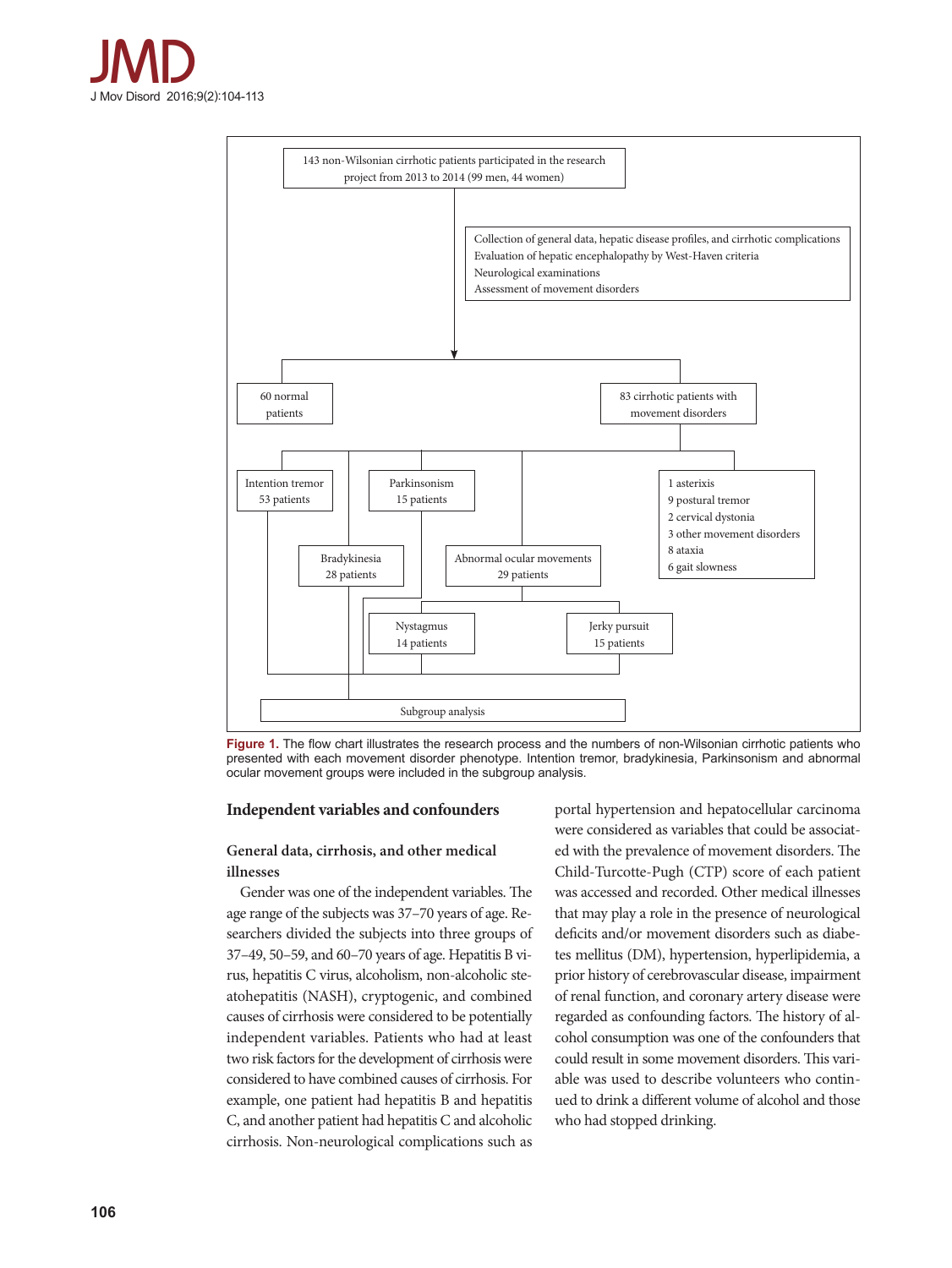# **Neurological and neuropsychiatric examinations**

There were three clinical manifestations that were considered potential factors for the prevalence of movement disorders: motor and sensory deficits, motor or sensory deficits, and hepatic encephalopathy. Decreased motor strength, impairments of pain sensation and/or proprioception may be relevant to bradykinesia and Parkinsonism. Thus, investigators classified these variables as confounders. The neurological deficits were divided into two groups: cases with both motor and sensory deficits and cases with either motor or sensory deficits. Cirrhotic patients in the motor and sensory deficits group presented clinically with both motor weakness and impaired sensory modalities. Patients in the motor or sensory deficits group included volunteers who had a motor weakness, decreased pain sensation or impaired proprioception. The definition of hepatic encephalopathy was described in the Working Party at the 11th World Congress of Gastroenterology.10 Hepatic encephalopathy in this study was classified as a type C encephalopathy associated with cirrhosis, portal hypertension and/or portal-systemic shunting. Researchers classified the severity of the encephalopathy using the West Haven criteria for semi-quantitative grading of the patients' mental status. There were no standard mental state tests or questionnaires to evaluate hepatic encephalopathy that had been validated in Thai. A history of suspicious cognitive problems was screened in all the volunteers before initiating neurological examinations to rule out undiagnosed dementia. We did not use electroencephalography (EEG) to confirm encephalopathy due to limitations in our funding. Additionally, serum ammonia assays were not available in our hospital's laboratory.

## **Neuroradiological assessment**

Neuroradiological studies were not conducted on every patient due to limited funding. Patients whose physical examinations revealed apparent neurological deficits or patients with a prior history of cerebrovascular disease were sent for CT scans or magnetic resonance imaging (MRI) of the brain. Previous MRIs or CT scans of the brain that were conducted no more than one year before the initiation of this study were reviewed.

## **Statistical analysis**

We used SPSS for Windows, standard version 11.5.0 (SPSS Inc., Chicago, IL, USA, 1989–2002) for statistical analysis. To determine the correlation between the outcomes and the independent variables for the movement disorder phenotypes, we used the chi-square or Fisher-exact test, with a *p*-value of less than 0.05 deemed to be statistically significant. Logistic regression was used to determine the significant risk factors associated with each movement and gait disorder phenotype. The analysis of the *p*-value, odds ratio (OR), and a 95% confidence interval (CI) were computed individually for all independent variables. Independent variables with a *p*-value of less than 0.10 were integrated for re-analysis with logistic regression to determine the final results for statistically significant risk factors that were related to movement disorder phenotype.

# **RESULTS**

### **Intention tremor**

Of the 53 cirrhotic patients with intention tremors, four patients developed the tremor in their right hand, 30 patients developed the tremor in the left, and 19 patients developed the tremor in both hands. Male gender was a dominant trait among 48 subjects (48.5% within a gender), whereas the number of females was 5 (11.4% within a gender). The number of patients in each CTP score was 32 in CTP A, 17 in CTP B, and 4 in CTP C. The chi-square and Fisher-exact tests for the prevalence of intention tremors and all independent variables indicated the significance of the male gender  $(p < 0.001)$ , alcoholic cirrhosis (*p* < 0.001), NASH (*p* = 0.01), and a history of alcohol consumption ( $p < 0.001$ ). The univariate analysis of the different etiologies of hepatic cirrhosis and other independent variables are shown in Table 1.

The multivariate analysis with age-range adjustments confirmed the significance of the male gender and alcoholic cirrhosis to the prevalence of intention tremors at  $p = 0.002$ , OR = 5.70 of 95% CI 1.89– 17.16, and *p* = 0.005, OR = 10.07 of 95% CI 2.02– 50.14, respectively.

## **Bradykinesia**

Bradykinesia was rated as 1 to 2 as referenced by the UPDRS part three criteria. There were 28 cases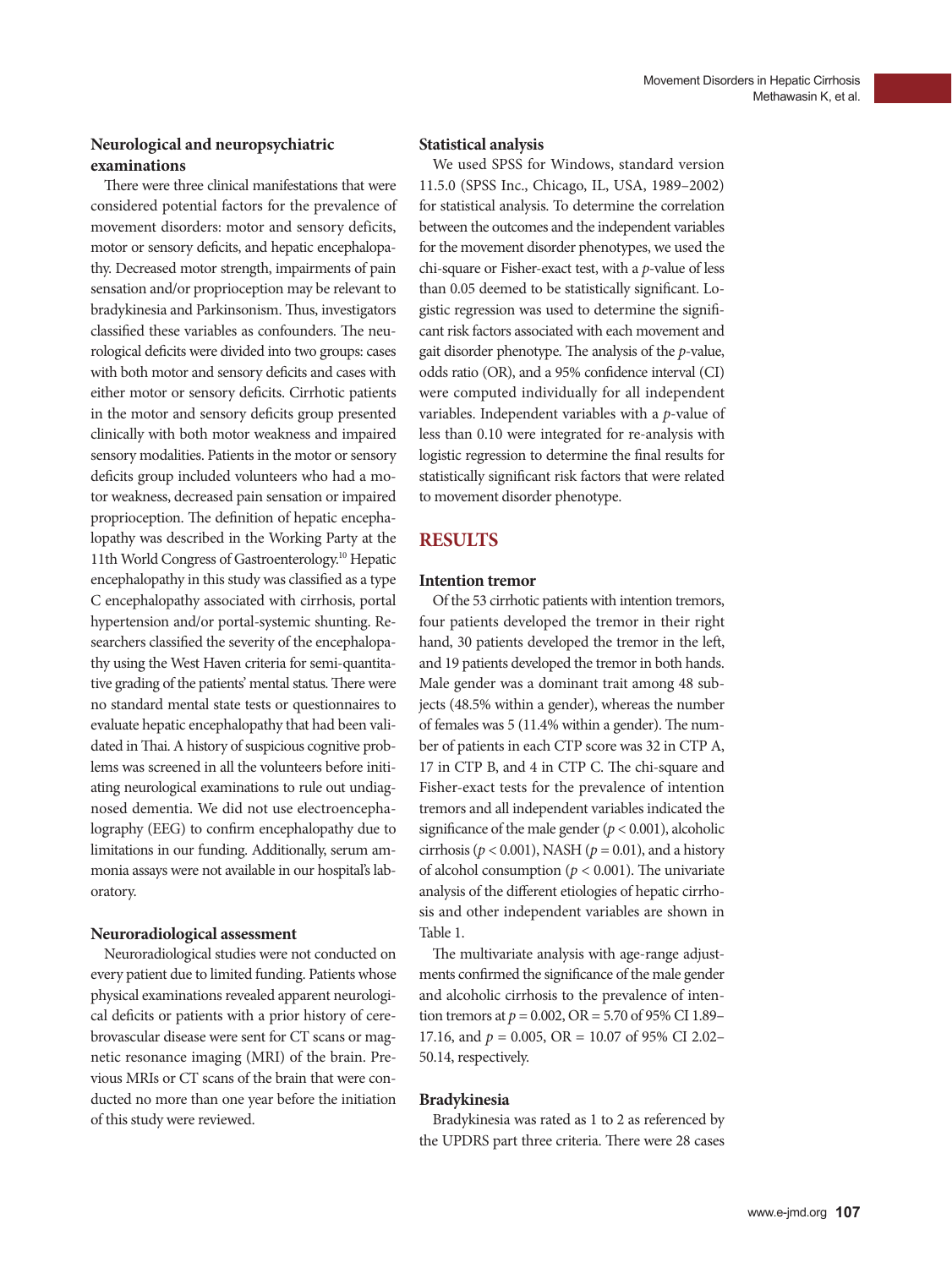

**Table 1.** The univariate analysis of variables associated with the prevalence of intention tremors (*n* = 53)

| <b>Variables</b>               | Number of casest | p value    | <b>OR</b>                | 95% confidence interval  |  |
|--------------------------------|------------------|------------|--------------------------|--------------------------|--|
| Gender (male)                  | 48               | $< 0.001*$ | $7.34*$                  | $2.67 - 20.17*$          |  |
| Hepatitis B virus              | 18               | 0.21       | 0.64                     | $0.31 - 1.30$            |  |
| Hepatitis C virus              | 8                | 0.37       | 0.66                     | $0.26 - 1.64$            |  |
| Alcoholism                     | 40               | $< 0.001*$ | $6.15*$                  | $2.86 - 13.21*$          |  |
| <b>NASH</b>                    | $\overline{2}$   | $0.02*$    | $0.18*$                  | $0.04 - 0.82*$           |  |
| Cryptogenic                    | $\overline{0}$   | 0.99       | $\overline{\phantom{a}}$ | $\overline{\phantom{a}}$ |  |
| Combined                       | 15               | 0.14       | 1.82                     | $0.81 - 4.08$            |  |
| Portal hypertension            | 44               | 0.11       | 1.98                     | $0.84 - 4.64$            |  |
| Hepatocellular carcinoma       | 10               | 0.28       | 1.67                     | $0.65 - 4.24$            |  |
| Hepatic encephalopathy         | 23               | 0.35       | 1.39                     | $0.69 - 2.78$            |  |
| History of alcohol consumption | 42               | $< 0.001*$ | $4.36*$                  | $1.99 - 9.54*$           |  |
| <b>Diabetes mellitus</b>       | 20               | 0.69       | 1.15                     | $0.57 - 2.33$            |  |
| Hypertension                   | 22               | 0.75       | 1.11                     | $0.55 - 2.22$            |  |
| Previous history of stroke     | $\overline{2}$   | 0.31       | 3.49                     | $0.30 - 39.44$           |  |
| Renal insufficiency            | $\overline{2}$   | 0.89       | 1.13                     | $0.18 - 7.03$            |  |
| Coronary artery disease        | $\mathbf{1}$     | 0.70       | 1.71                     | $0.10 - 27.94$           |  |
| Hyperlipidemia                 | 21               | 0.18       | 1.61                     | $0.79 - 3.30$            |  |
| Motor and sensory deficit      | 3                | 0.47       | 0.60                     | $0.15 - 2.39$            |  |
| Motor or sensory deficit       | 8                | 0.76       | 1.15                     | $0.43 - 3.03$            |  |

\*statistically significant, †one case had more than one variable. NASH: non-alcoholic steatohepatitis, OR: odds ratio, *n*: total number of cases.

(15 males, 13 females). Most of the cases were in CTP B (15 patients), followed by 8 in CTP A and 5 in CTP C. Females were dominant, with a higher percentage than men (males 15.2%, females 29.5%). This gender difference yielded a significant effect (*p*  = 0.04). The chi-square and Fisher-exact tests for the prevalence of bradykinesia, and the different etiologies of hepatic cirrhosis revealed no significance. Portal hypertension and hepatocellular carcinoma also showed no significance. On the contrary, hepatic encephalopathy was statistically significant ( $p < 0.001$ ). Analysis of all the confounding effects was inconsequential. The univariate analysis of factors associated with the prevalence of bradykinesia is illustrated in Table 2. Finally, the factors associated with bradykinesia included the female gender (*p* = 0.04, OR = 3.48, 95% CI 1.05–11.49) and hepatic encephalopathy ( $p < 0.001$ , OR = 43.32, 95% CI 9.30–201.51).

# **Parkinsonism**

Fifteen cirrhotic patients who presented with Parkinsonism scored between 4 and 22 on the UPDRS motor scale (11 males, 4 females). Bradykinesia and cogwheel rigidity were rated as grade 1. Two patients showed mild postural instability, and two patients had resting tremors. Fourteen patients developed rigidity and bradykinesia bilaterally except for one patient who presented with right hemi-Parkinsonism. Ten patients were in CTP A, whereas 3 and 2 patients were in CTP B and CTP C, respectively. Statistical outcomes of the univariate analysis are shown in Table 3. From the multivariate analysis with age-range adjustment, the presence of hyperlipidemia (*p* = 0.04, OR = 0.11, 95% CI 0.01–0.95) and motor or sensory deficits (*p* = 0.02, OR = 5.05, 95% CI 1.28–19.79) were statistically significant.

Hyposmia was well established to be a premotor symptom of idiopathic Parkinson's disease. Although hyposmia was not a movement disorder phenotype, it was included in the statistical analysis, especially in investigating its relationship to Parkinsonism. From the results of the assessment of the neurological deficits found in cirrhotic patients, there were 35 patients with hyposmia (29 male, 6 female). Male gender yielded an effect on the prevalence of an impaired sense of smell (*p* = 0.05, OR = 2.62, 95% CI 1.00–6.87). The univariate analysis did not show any significant relationship between hyposmia and other etiologies of cirrhosis or confounders. On the other hand, hepatocellular carcinoma and hepatic encephalopathy had a significant effect ( $p = 0.03$ , OR = 2.95, 95% CI 1.10–7.89, and *p* = 0.01, OR = 2.66, 95% CI 1.21–5.83). The association between hyposmia and Parkinsonism was analyzed. The initial results showed significant effects of  $p = 0.04$ , OR = 3.12, and 95% CI 1.04–9.36. However, the multivariate analysis with age-range adjustments confirmed that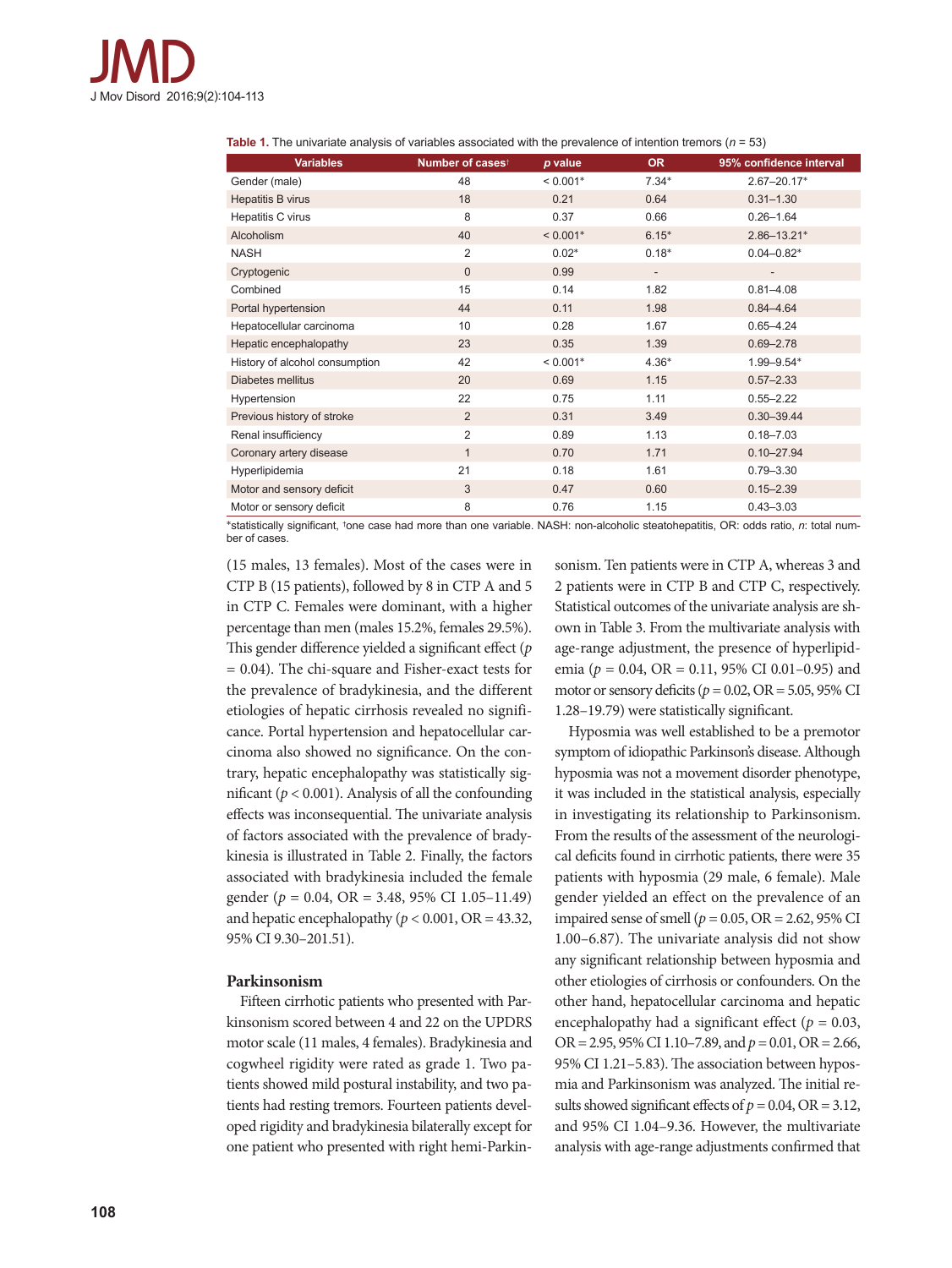the hepatic encephalopathy and male gender were factors associated with hyposmia ( $p = 0.01$ , OR = 2.89, 95% CI 1.24–6.73, and *p* = 0.02, OR = 3.36, 95% CI 1.13–9.97).

and jerky pursuits were detected. The univariate analysis of these two characteristics is shown in Table 4.

## **Nystagmus**

### **Abnormal ocular movements**

Twenty-nine patients presented with abnormal ocular movements (26 male, 3 female). Nystagmus

Fourteen patients (12 male, 2 female) had developed nystagmus. Horizontal nystagmus was the most common type. Three patients showed an upbeat-torsional nystagmus without evidence of im-

**Table 2.** The univariate analysis of variables associated with the prevalence of bradykinesia (*n* = 28)

| <b>Variables</b>               | Number of casest | p value    | <b>OR</b>                | 95% confidence interval |  |
|--------------------------------|------------------|------------|--------------------------|-------------------------|--|
| Gender (female)                | 13               | $0.04*$    | $2.34*$                  | $1.00 - 5.49*$          |  |
| Hepatitis B virus              | 9                | 0.31       | 0.63                     | $0.26 - 1.53$           |  |
| Hepatitis C virus              | 3                | 0.22       | 0.45                     | $0.12 - 1.63$           |  |
| Alcoholism                     | 16               | 0.33       | 1.50                     | $0.65 - 3.46$           |  |
| <b>NASH</b>                    | $\overline{4}$   | 0.76       | 1.20                     | $0.36 - 3.98$           |  |
| Cryptogenic                    | 1                | 0.31       | 4.22                     | $0.25 - 69.66$          |  |
| Combined cause                 | 5                | 0.58       | 0.74                     | $0.25 - 2.15$           |  |
| Portal hypertension            | 23               | 0.36       | 1.62                     | $0.56 - 4.65$           |  |
| Hepatocellular carcinoma       | 4                | 0.94       | 0.96                     | $0.29 - 3.11$           |  |
| Hepatic encephalopathy         | 26               | $< 0.001*$ | 38.55*                   | 8.61-172.52             |  |
| History of alcohol consumption | 19               | 0.27       | 1.62                     | $0.67 - 3.89$           |  |
| Diabetes mellitus              | 13               | 0.18       | 1.75                     | $0.76 - 4.06$           |  |
| Hypertension                   | 12               | 0.71       | 1.16                     | $0.50 - 2.69$           |  |
| Previous history of stroke     | $\Omega$         | 0.99       | $\overline{\phantom{a}}$ |                         |  |
| Renal insufficiency            | $\overline{2}$   | 0.26       | 2.87                     | $0.45 - 18.07$          |  |
| Coronary artery disease        | $\overline{2}$   | 0.99       | $\overline{\phantom{m}}$ |                         |  |
| Hyperlipidemia                 | 7                | 0.32       | 0.62                     | $0.24 - 1.59$           |  |
| Motor and sensory deficit      | 3                | 0.47       | 1.67                     | $0.41 - 6.77$           |  |
| Motor or sensory deficit       | 6                | 0.21       | 1.96                     | $0.68 - 5.68$           |  |

\*statistically significant, †one case had more than one variable. NASH: non-alcoholic steatohepatitis, OR: odds ratio, *n*: total number of cases.

**Table 3.** The univariate analysis of variables associated with the prevalence of Parkinsonism (*n* = 15)

| <b>Variables</b>               | Number of casest | p value | <b>OR</b>                | 95% confidence interval |  |  |
|--------------------------------|------------------|---------|--------------------------|-------------------------|--|--|
| Gender (male)                  | 11               | 0.71    | 1.25                     | $0.37 - 4.16$           |  |  |
| Hepatitis B virus              | 6                | 0.96    | 0.97                     | $0.32 - 2.90$           |  |  |
| Hepatitis C virus              | $\overline{2}$   | 0.56    | 0.63                     | $0.13 - 2.99$           |  |  |
| <b>Alcoholism</b>              | 10               | 0.15    | 2.26                     | $0.73 - 7.00$           |  |  |
| <b>NASH</b>                    | $\mathbf 0$      | 0.99    |                          |                         |  |  |
| Cryptogenic                    | $\mathbf{0}$     | 0.99    |                          |                         |  |  |
| Combined cause                 | 3                | 0.86    | 0.89                     | $0.23 - 3.38$           |  |  |
| Portal hypertension            | 13               | 0.30    | 2.25                     | $0.48 - 10.53$          |  |  |
| Hepatocellular carcinoma       | 3                | 0.54    | 1.52                     | $0.39 - 5.95$           |  |  |
| Hepatic encephalopathy         | 8                | 0.21    | 1.97                     | $0.67 - 5.77$           |  |  |
| History of alcohol consumption | 11               | 0.23    | 2.07                     | $0.62 - 6.85$           |  |  |
| Diabetes mellitus              | 5                | 0.84    | 0.89                     | $0.28 - 2.76$           |  |  |
| Hypertension                   | 4                | 0.27    | 0.51                     | $0.15 - 1.70$           |  |  |
| Previous history of stroke     | $\overline{2}$   | $0.01*$ | 19.53*                   | 1.65-230.38*            |  |  |
| Renal insufficiency            | 1                | 0.49    | 2.21                     | $0.23 - 21.21$          |  |  |
| Coronary artery disease        | $\mathbf{0}$     | 0.99    | $\overline{\phantom{a}}$ |                         |  |  |
| Hyperlipidemia                 | 1                | 0.05    | 0.12                     | $0.01 - 1.00$           |  |  |
| Motor and sensory deficit      | $\overline{2}$   | 0.40    | 2.01                     | $0.39 - 10.35$          |  |  |
| Motor or sensory deficit       | 5                | $0.03*$ | $3.76*$                  | $1.13 - 12.51*$         |  |  |

\*statistically significant, †one case had more than one variable. NASH: non-alcoholic steatohepatitis, OR: odds ratio, *n*: total number of cases.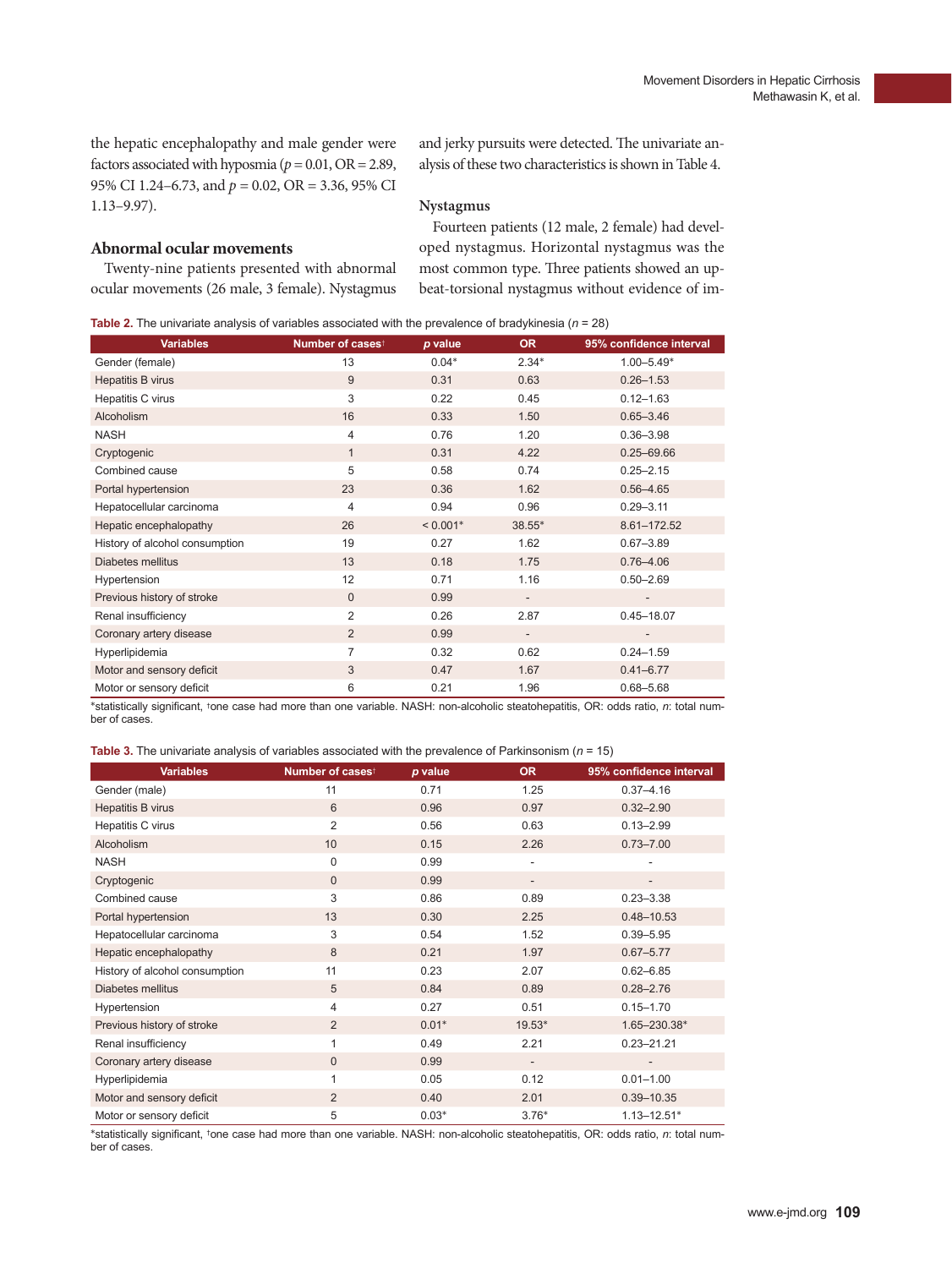

| Table 4. The univariate analysis of variables associated with the prevalence of nystagmus and jerky pursuits ( $n = 29$ ) |  |  |
|---------------------------------------------------------------------------------------------------------------------------|--|--|
|---------------------------------------------------------------------------------------------------------------------------|--|--|

| <b>Variables</b>               | Nystagmus ( $n = 14$ ) |         |                          |                | Jerky pursuit ( $n = 15$ ) |          |                          |                          |
|--------------------------------|------------------------|---------|--------------------------|----------------|----------------------------|----------|--------------------------|--------------------------|
|                                | Casest                 | p value | <b>OR</b>                | 95% CI         | Cases <sup>t</sup>         | p value  | <b>OR</b>                | 95% CI                   |
| Gender (male)                  | 12                     | 0.17    | 2.89                     | $0.62 - 13.53$ | 14                         | 0.06     | 7.08                     | $0.90 - 55.65$           |
| Hepatitis B virus              | 6                      | 0.85    | 1.11                     | $0.36 - 3.38$  | $\overline{4}$             | 0.25     | 0.49                     | $0.15 - 1.64$            |
| Hepatitis C virus              | 3                      | 0.79    | 1.19                     | $0.30 - 4.60$  | $\overline{2}$             | 0.56     | 0.63                     | $0.13 - 2.99$            |
| <b>Alcoholism</b>              | 9                      | 0.23    | 2.00                     | $0.63 - 6.31$  | 15                         | 0.99     | $\overline{\phantom{a}}$ | $\overline{\phantom{a}}$ |
| <b>NASH</b>                    | 0                      | 0.99    | $\overline{\phantom{a}}$ |                | 0                          | 0.99     | $\overline{\phantom{a}}$ | $\overline{a}$           |
| Cryptogenic                    | $\mathbf{1}$           | 0.11    | 9.84                     | 0.58-166.83    | $\mathbf{0}$               | 0.99     | $\overline{\phantom{a}}$ | $\overline{\phantom{a}}$ |
| Combined cause                 | 5                      | 0.18    | 2.20                     | $0.68 - 7.12$  | 6                          | 0.07     | 2.74                     | $0.89 - 8.43$            |
| Portal hypertension            | 12                     | 0.35    | 2.06                     | $0.43 - 9.70$  | 14                         | 0.12     | 5.06                     | 0.64-39.98               |
| Hepatocellular carcinoma       | 3                      | 0.45    | 1.68                     | $0.42 - 6.62$  | $\overline{4}$             | 0.17     | 2.37                     | $0.67 - 8.31$            |
| Hepatic encephalopathy         | 8                      | 0.13    | 2.32                     | $0.76 - 7.11$  | 12                         | $0.002*$ | $7.90*$                  | $2.11 - 29.51*$          |
| History of alcohol consumption | 10                     | 0.31    | 1.85                     | $0.55 - 6.23$  | 15                         | 0.99     | $\overline{\phantom{a}}$ |                          |
| Diabetes mellitus              | 3                      | 0.25    | 0.46                     | $0.12 - 1.73$  | 8                          | 0.13     | 2.25                     | $0.76 - 6.64$            |
| Hypertension                   | 4                      | 0.36    | 0.57                     | $0.17 - 1.92$  | $\overline{7}$             | 0.57     | 1.36                     | $0.46 - 3.99$            |
| Previous history of stroke     | $\mathbf{1}$           | 0.20    | 4.88                     | $0.41 - 57.59$ | $\mathbf{0}$               | 0.99     | $\overline{\phantom{a}}$ | $\overline{\phantom{a}}$ |
| Renal insufficiency            | 1                      | 0.44    | 2.40                     | $0.25 - 23.14$ | 1                          | 0.49     | 2.21                     | $0.23 - 21.21$           |
| Coronary artery disease        | $\Omega$               | 0.99    | $\overline{\phantom{a}}$ |                | $\mathbf{1}$               | 0.12     | 9.07                     | $0.53 - 153.14$          |
| Hyperlipidemia                 | 2                      | 0.13    | 0.31                     | $0.06 - 1.45$  | 5                          | 0.96     | 1.02                     | $0.32 - 3.18$            |
| Motor and sensory deficit      | $\mathbf{1}$           | 0.93    | 0.91                     | $0.10 - 7.73$  | $\mathbf{0}$               | 0.99     | $\overline{\phantom{a}}$ | $\overline{\phantom{0}}$ |
| Motor or sensory deficit       | 2                      | 0.97    | 1.02                     | $0.21 - 4.97$  | 4                          | 0.14     | 2.54                     | $0.72 - 8.96$            |

\*statistically significant, †one case had more than one variable. NASH: non-alcoholic steatohepatitis, OR: odds ratio, CI: confidence interval, *n*: total number of cases.

> paired hearing function or abnormal cerebellar signs. Half of the patients with nystagmus were in CTP B. Although there was no association with nystagmus, this abnormal ocular movement was statistically significant with intention tremors at  $p = 0.03$ , OR = 3.47, 95% CI 1.09–11.00.

### **Jerky pursuits**

The clinical feature of the disruption of smooth pursuit was observed in the conjugate eye movement of the horizontal axis. The saccade was preserved. There were 15 patients with alcoholic cirrhosis and a history of alcohol consumption. Seven patients were in CTP B, 6 patients were in CTP A, and 2 patients were in CTP C. Hepatic encephalopathy yielded an effect on the prevalence of jerky pursuits (*p* = 0.003, OR = 7.89, 95% CI 2.03–30.58) on multivariate analysis with age-range adjustments. This type of eye movement also was significantly related to bradykinesia (*p* = 0.04, OR = 3.21, 95% CI 1.03– 9.94).

# **DISCUSSION**

The subgroup analyses of each movement disorder phenotype have disclosed some interesting outcomes. The intention tremor was the most common movement disorder found in our study. The significant association between the prevalence of intention tremors and alcoholic cirrhosis shows that heavy alcohol consumption causes adverse effects on the cerebellum. Structural changes can be noticed not only in the cerebellum but also in the prefrontal cortex, pons, and thalamus of the brain of a chronic alcoholic. Neuronal cells of the cerebellar hemispheres, Purkinje cells and other cells of the molecular and granular layers of the cerebellar cortex and the cerebellar white matter are affected in patients with alcoholism.11 It is proposed that the intention tremor appears when alcohol-induced neuronal degeneration occurs. As seen from the observations in our study, this kinetic tremor persists even in patients who no longer consume alcohol. This phenomenon probably reflects the irreversible neuronal damage in the cerebellar circuit. With the decompensation of hepatic function, the brains of cirrhotic patients may be more exposed to toxins than those of healthy people. From this point of view, we may be able to use the results from our study to campaign for alcohol cessation in Thailand as alcohol abuse continues to be a significant problem. Another finding related to chronic alcohol abuse is in the swaying and truncal tremors associated with atrophy of the anterior cerebellar vermis.12 However, an ataxic gait in this study was seen in an insufficient number of cases for the subgroup analysis, so there is uncertainty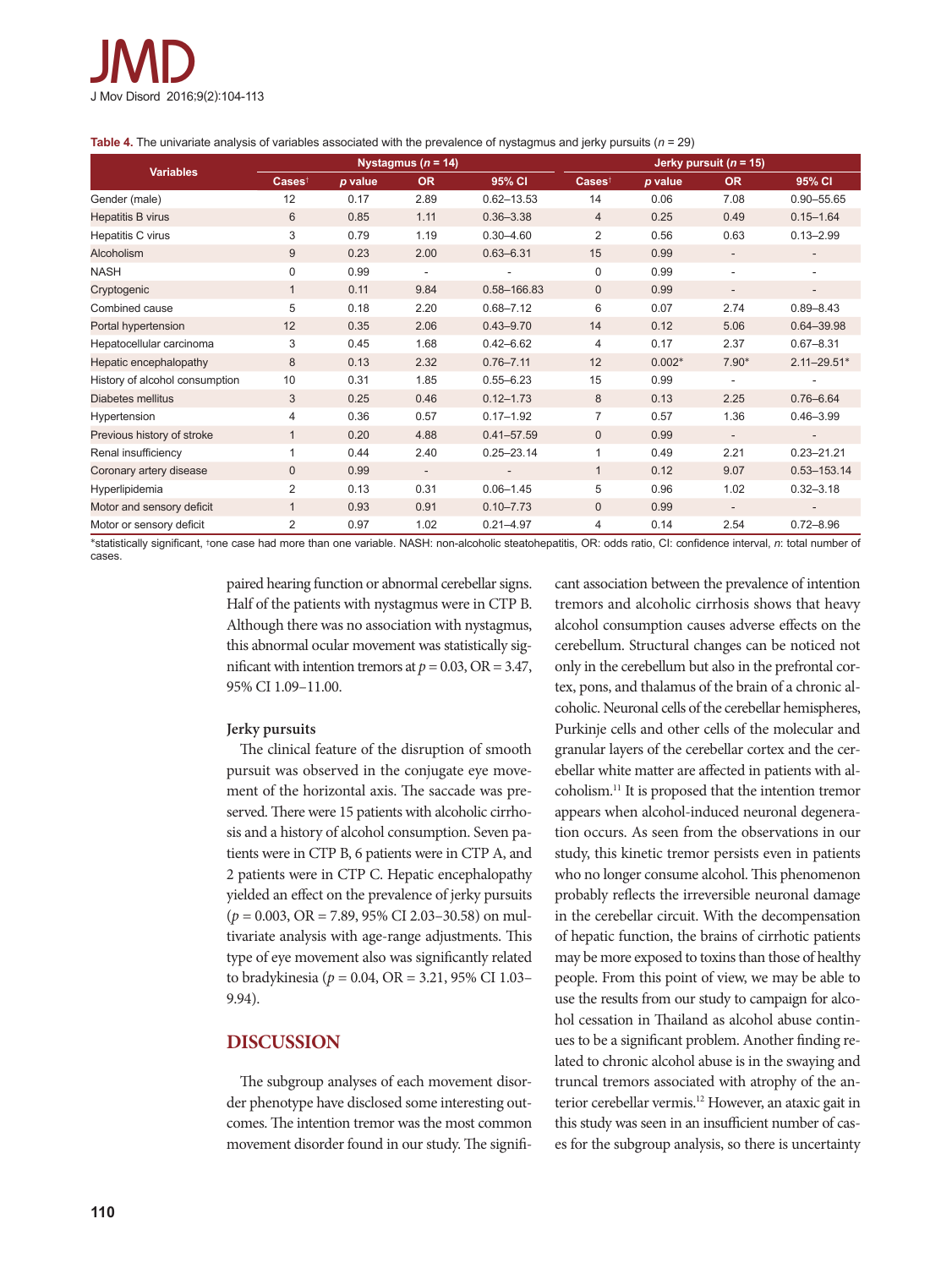about the factors associated with this gait impairment and its relation to other signs of cerebellar malfunction. Another finding that can possibly be caused by cerebellar dysfunction is nystagmus. Statistical analysis has shown a strong relationship between this eye sign to an intention tremor. We propose that both abnormal movements are common in alcoholic cirrhotic patients.

One interesting result is the strong relationship between bradykinesia and hepatic encephalopathy. The slowness of hand movements is visible and easily detected by assessing repetitive finger tapping. According to a previous report, this phenotype is defined as a fine motor impairment or as the slowing of finger movements. The pilot study by Butz et al.13 showed that a decreased frequency of finger movements without a significant reduction of movement amplitude was found in cirrhotic patients who were at an early stage of hepatic encephalopathy. The Critical Flicker Frequency tool (CFF) was used for quantitative evaluation. CFF measurements focus on alternating between flexion and extension of the index finger while resting the other fingers. From a neurophysiological perspective, simple repetitive finger tapping is a process that requires the cooperation of the sensorimotor cortex and tactile-kinesthetic feedback. A decline in cortical function in conjunction with the stages of hepatic encephalopathy results in weak performance in finger movements.<sup>14</sup> Two experimental studies conducted in cirrhotic patients showed good reliability and accuracy of the CFF as a diagnostic tool for patients with mild hepatic encephalopathy.15,16 Taking all previous results and the outcomes of our study into consideration, the slowness of finger tapping can be visually and sensitively detected in the mild or early stages of hepatic encephalopathy. Thus, we suggest finger tapping as a physical sign that coincides with the West-Haven criteria rather than as a negative myoclonus. It would be beneficial to assess this abnormal movement in an outpatient setting because physicians have limited time for physical examinations due to the high volume of patients. However, future research should be conducted with a larger sample size and a control group to confirm the sensitivity and specificity of the finger tapping impairment seen in patients with hepatic encephalopathy.

A jerky pursuit is another physical sign that has a strong association with hepatic encephalopathy. It can easily be detected on visual inspection. A typical eye pursuit movement in a healthy person occurs when the patient can see and carefully follow moving objects smoothly. With impairment, the eye movement distributes with a corrective saccade. Structural defects of the pursuit pathway can happen anywhere in the cerebral cortex, pons, and/or cerebellum. In hepatic encephalopathy, cerebral neurotransmission function is interrupted, and this results in a jerky pursuit.17 An outcome of our study is in agreement with the results of a previous study that assessed the disruption of smooth pursuit eye movements in hepatic encephalopathy patients as a quantifiable value.18 We also discovered a strong association between bradykinesia and jerky pursuits. These two signs are important indicators of cerebral malfunction. Therefore, fine motor impairment and the disrupted smooth pursuits should be considered useful and coordinated clinical signs for the detection of low-grade hepatic encephalopathy. However, due to the small numbers of volunteers in this subgroup, alcoholic cirrhosis and the history of alcohol consumption that may present in all cases with jerky pursuits cannot be interpreted using statistics.

The subgroup analysis of Parkinsonism shows the effects of the confounders that contribute to the feature. Some of these factors include hyperlipidemia, a previous history of cerebrovascular disease, and motor or sensory deficits. We summarize that Parkinsonism in this study is a consequence of peripheral neuropathy and lacunar infarctions. These two conditions are frequent incidences of metabolic diseases, especially DM. This outcome contrasts with previous studies that indicated Parkinsonism in non-Wilsonian cirrhotic patients to be caused by CAHD and excessive manganese accumulation.<sup>1,8</sup> This inconsistent finding is possibly due to criteria that excluded severe cirrhotic cases with a high CTP score. The difference between the Parkinsonism seen in our study and some cases in previous reports is a low UPDRS motor score. Reports on CAHD have stated that Parkinsonism in non-Wilsonian cirrhotic patients was severe and carried a high UPDRS motor score (more than 30) with associative akinesia, rigidity, and a prominent postural instability. Their CTP scores were B or C, and neuroimages always revealed changes in the globus pallidus in T1-weighted images, supporting the hypothesis of manganese intoxication.8 Various articles were published on Par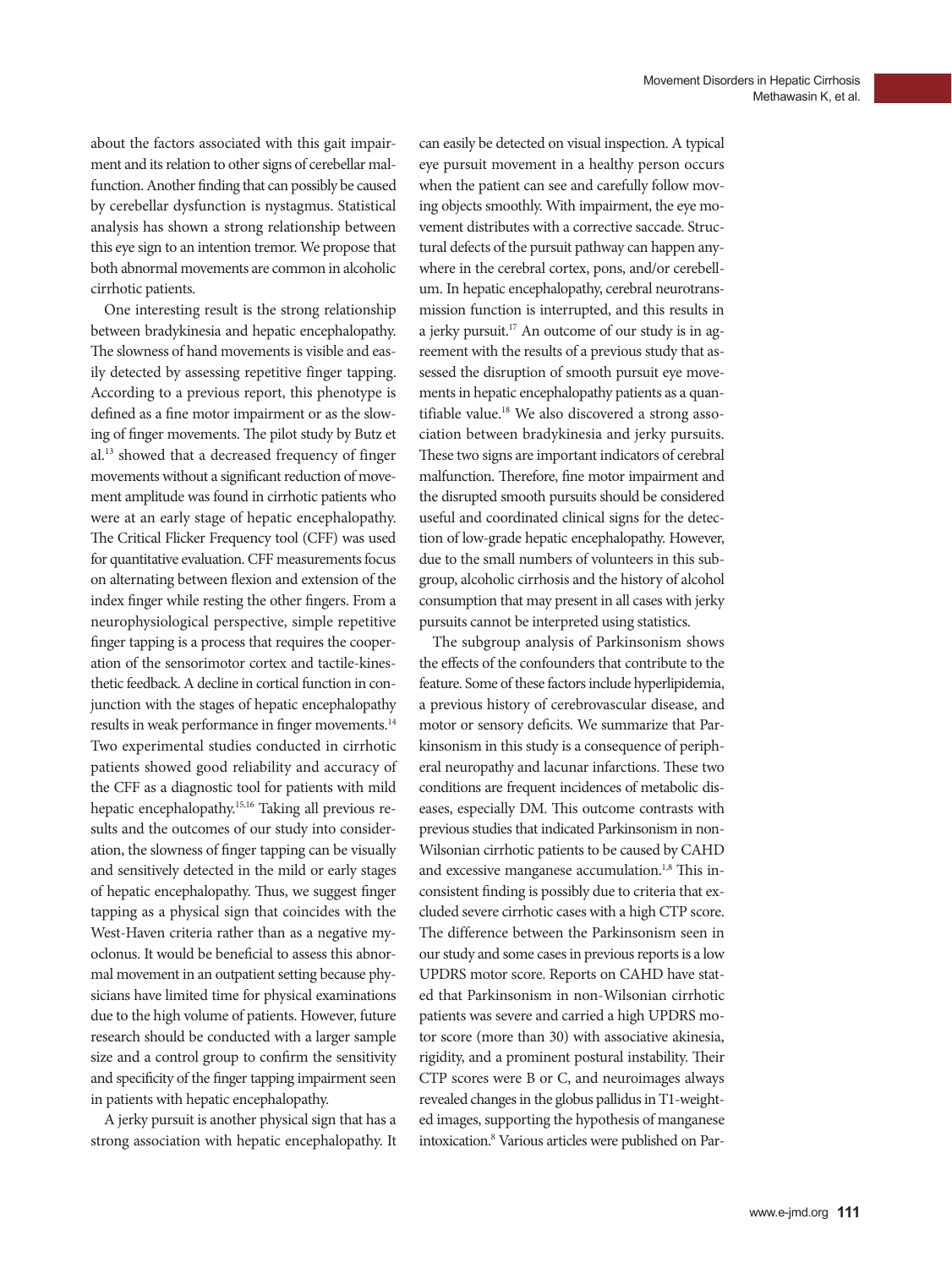kinsonism in patients who were awaiting liver transplantation.7,19 All these reports represent findings from end-stage hepatic cirrhosis patients. However, no documentation during the initial state of hepatocerebral degeneration was provided.

Hyposmia is one of the premotor symptoms seen in idiopathic Parkinson's disease. Thus, we analyzed its relationship to Parkinsonism. Although the outcome was negative in the multivariate analysis, we have discovered other possible clinical presentations of impaired cerebral function as seen in hepatic encephalopathy. In addition to the finger tapping and jerky pursuits, it is interesting to create a research methodology to approve the diagnostic value of hyposmia in hepatic encephalopathy. We also anticipate the progression of clinical symptoms in cirrhotic patients with hyposmia and Parkinsonism. Moreover, a multicenter study should be initiated to obtain more information on the clinical symptoms, investigations, and the pathology of Parkinsonism found in cirrhotic patients.

The limitations of our study are that there was a personal bias from one neurologist and no blinded control group. The lack of a laboratory testing, particularly in serum ammonia assays and EEGs, can be argued as leading to an overestimation of hepatic encephalopathy. The research team plans to conduct further studies to validate the psychomotor tests for hepatic encephalopathy for use in Thai patients. Additionally, the gender difference yields a significant effect on the prevalence of some movement disorder phenotypes. However, the researchers have not been able to explain this outcome. This finding may reflect the fact that the majority of non-Wilsonian hepatic cirrhosis in Thailand is seen in males because men are heavier drinkers than women. If alcoholic cirrhosis is included in the research, the number of men may always be higher than women for this population. This situation should explain the prevalence of intention tremors in males. In contrast, bradykinesia is dominant in females, and hyposmia has not shown to be associated with alcoholic cirrhosis; therefore, gender dominance continues to be an unknown factor.

## **Conclusion**

Patients with hepatic encephalopathy show a pure, fine motor sluggishness and a disruption of ocular pursuit that presents with a horizontal nystagmus. Alcoholic cirrhosis has been closely associated with the development of an intention tremor.

## Conflicts of Interest

The authors have no financial conflicts of interest.

## Acknowledgments

This work was supported by the Faculty of Medicine, Srinakharinwirot University (grant number 433/2556).

## **REFERENCES**

- 1. Hinkle-Johnston L, Ferrara J. Movement disorders in liver disease. In: Poewe W, Jankovic J, editors. Movement disorders in neurologic and systemic disease. Cambridge, UK: Cambridge University Press, 2014;144-171.
- 2. Finlayson MH, Superville B. Distribution of cerebral lesions in acquired hepatocerebral degeneration. Brain 1981; 104:79-95.
- 3. Graham DI, Adams JH, Caird FI, Lawson JW. Acquired hepatocerebral degeneration: report of an atypical case. J Neurol Neurosurg Psychiatry 1970;33:656-662.
- 4. Kim SH, Jeong SH, Kim JW, Lee SH, Kim JM. A case of hemiballism as a rare side effect of ciprofloxacin in a patient with liver cirrhosis. Chemotherapy 2009;55:207-210.
- 5. Ferrara J, Gupta D, Foster E, Garman K, Stacy M. Extraocular muscle dystonia due to acquired (non-Wilsonian) hepatocerebral degeneration. Mov Disord 2008;23:875-878.
- 6. Thobois S, Giraud P, Debat P, Gouttard M, Maurizi A, Perret-Liaudet A, et al. Orofacial dyskinesias in a patient with primary biliary cirrhosis: a clinicopathological case report and review. Mov Disord 2002;17:415-419.
- 7. Neiman J, Lang AE, Fornazzari L, Carlen PL. Movement disorders in alcoholism: a review. Neurology 1990;40:741- 746.
- 8. Burkhard PR, Delavelle J, Du Pasquier R, Spahr L. Chronic parkinsonism associated with cirrhosis: a distinct subset of acquired hepatocerebral degeneration. Arch Neurol 2003; 60:521-528.
- 9. Servin-Abad L, Tzakis A, Schiff ER, Regev A. Acquired hepatocerebral degeneration in a patient with HCV cirrhosis: complete resolution with subsequent recurrence after liver transplantation. Liver Transpl 2006;12:1161-1165.
- 10. Ferenci P, Lockwood A, Mullen K, Tarter R, Weissenborn K, Blei AT. Hepatic encephalopathy--definition, nomenclature, diagnosis, and quantification: final report of the working party at the 11th World Congresses of Gastroenterology, Vienna, 1998. Hepatology 2002;35:716-721.
- 11. Zahr NM, Pitel AL, Chanraud S, Sullivan EV. Contributions of studies on alcohol use disorders to understanding cerebellar function. Neuropsychol Rev 2010;20:280-289.
- 12. Sullivan EV, Rose J, Pfefferbaum A. Physiological and focal cerebellar substrates of abnormal postural sway and tremor in alcoholic women. Biol Psychiatry 2010;67:44-51.
- 13. Butz M, Timmermann L, Braun M, Groiss SJ, Wojtecki L, Ostrowski S, et al. Motor impairment in liver cirrhosis without and with minimal hepatic encephalopathy. Acta Neurol Scand 2010;122:27-35.
- 14. Pollok B, Gross J, Schnitzler A. How the brain controls repetitive finger movements. J Physiol Paris 2006;99:8-13.
- 15. Kircheis G, Wettstein M, Timmermann L, Schnitzler A, Häussinger D. Critical flicker frequency for quantification of low-grade hepatic encephalopathy. Hepatology 2002;35: 357-366.